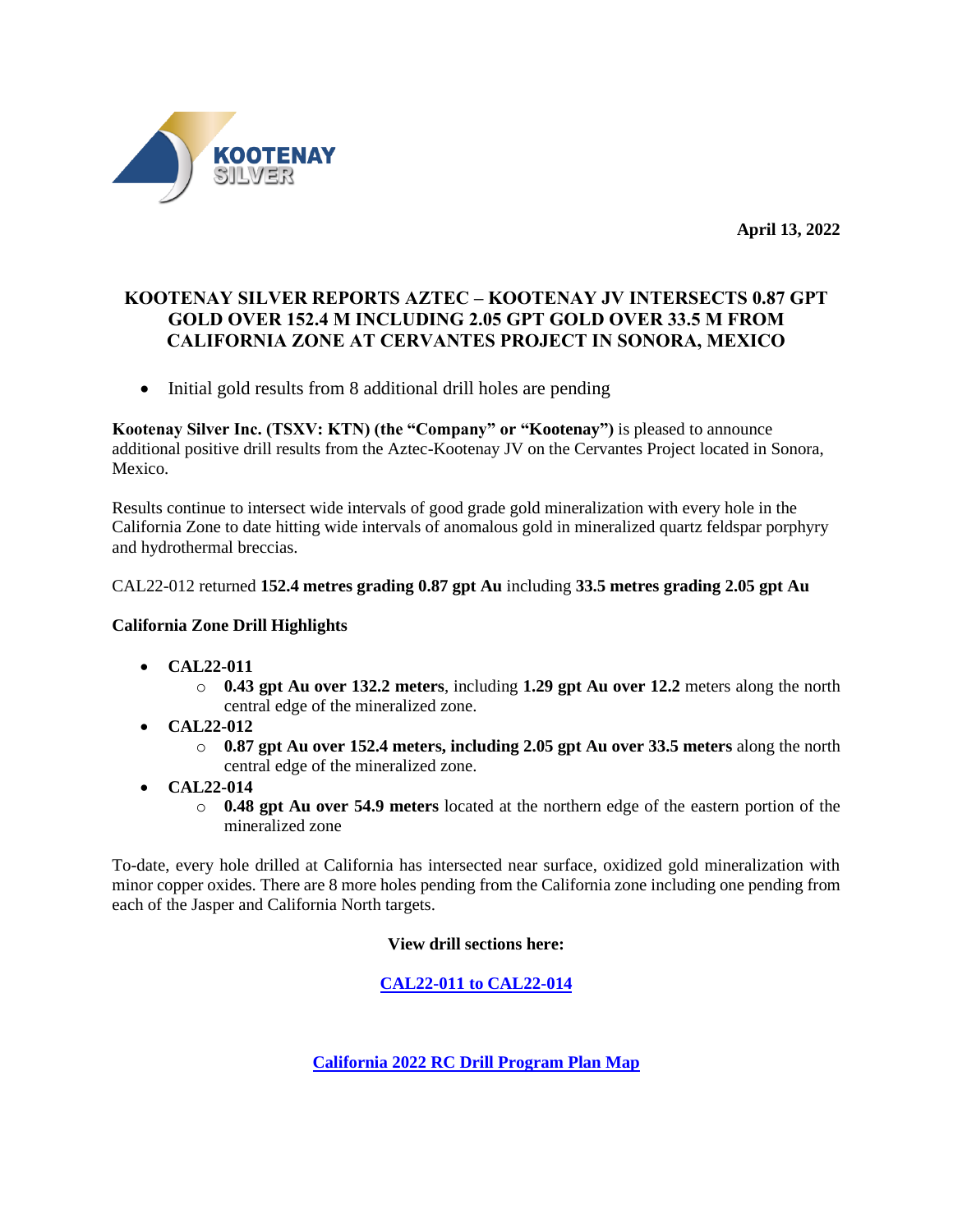Gold mineralization at the California zone now measures approximately 900 metres long by 250 to 500 metres wide, with demonstrated, continuous mineralization up to 265 metres depth vertically. The porphyry gold-copper mineralization is still open in all directions.

| <b>Drill Hole</b> | From m           | To m   | Interval m* | Au gpT | <b>Comments</b>        |
|-------------------|------------------|--------|-------------|--------|------------------------|
| CAL22-001         | 22.86            | 111.3  | 88.41       | 1.1    | 230 Az, -60            |
| Including         | 22.86            | 77.74  | 54.88       | 1.56   |                        |
|                   | 30.49            | 45.73  | 15.24       | 3.962  |                        |
|                   | 30.49            | 36.57  | 6.08        | 7.44   |                        |
|                   |                  |        |             |        |                        |
| CAL22-002         | $\mathbf{0}$     | 108.2  | 108.2       | 0.374  | $225 \text{ Az}$ , -60 |
|                   |                  |        |             |        |                        |
| CAL22-003         | 45.7             | 91.5   | 45.7        | 0.451  | 233 Az, -60            |
| Including         | 60.9             | 74.7   | 13.7        | 0.868  |                        |
|                   |                  |        |             |        |                        |
| CAL22-004         | $\overline{0}$   | 167.2  | 167.2       | 1.002  | 236 AZ, -59            |
| Including         | 131.1            | 155.5  | 24.4        | 4.247  |                        |
|                   |                  |        |             |        |                        |
| CAL22-005         | $\mathbf{0}$     | 136.8  | 136.8       | 1.486  | 236 Az, -59            |
| Including         | 54.88            | 106.7  | 51.68       | 3.424  |                        |
|                   |                  |        |             |        |                        |
| CAL22-006         | 16.77            | 117.38 | 100.32      | 0.75   | 229 Az, -60            |
| Including         | 16.77            | 25.91  | 9.14        | 3.087  |                        |
|                   |                  |        |             |        |                        |
|                   | 128.05           | 140.25 | 12.2        | 0.925  |                        |
|                   |                  |        |             |        |                        |
| CAL22-007         | 32.01            | 39.63  | 7.6         | 0.684  | 225 Az, -59            |
|                   |                  |        |             |        |                        |
|                   | 83.84            | 147.87 | 63.84       | 0.422  |                        |
|                   |                  |        |             |        |                        |
| CAL22-008         | $\mathbf{0}$     | 54.72  | 54.72       | 0.884  | 212 Az, -58            |
| Including         | 36.58            | 50.3   | 13.72       | 1.965  |                        |
|                   |                  |        |             |        |                        |
|                   | 187.5            | 195.1  | 7.6         | 0.745  |                        |
|                   |                  |        |             |        |                        |
| CAL22-009         | $\boldsymbol{0}$ | 86.64  | 86.64       | 0.5    | 235 Az, -60            |
|                   |                  |        |             |        |                        |
| CAL22-010         | $\overline{0}$   | 138.32 | 138.32      | 0.53   | 227 Az, -52            |
| Including         | 50.3             | 60.98  | 10.67       | 1.622  |                        |
|                   |                  |        |             |        |                        |
| <b>CAL22-011</b>  | 25.9             | 158.5  | 132.2       | 0.427  | 224 Az, -59            |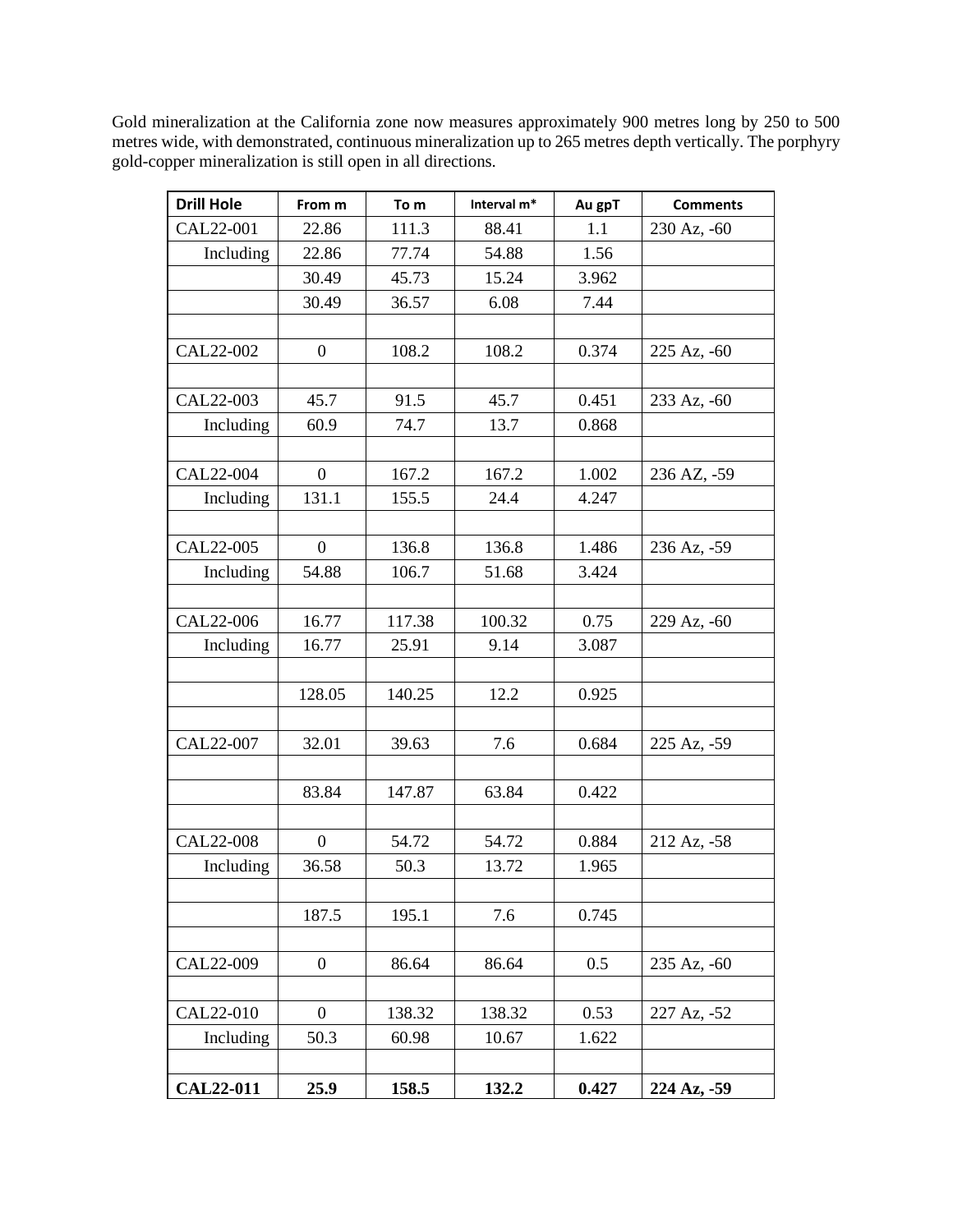| <b>Including</b> | 88.8     | 100.6 | 12.2        | 1.291 |                        |
|------------------|----------|-------|-------------|-------|------------------------|
|                  |          |       |             |       |                        |
|                  | 184.5    | 193.6 | 9.1         | 0.462 |                        |
|                  |          |       |             |       |                        |
| <b>CAL22-012</b> | 41.2     | 193.6 | 152.4       | 0.872 | 228 Az, -59            |
| <b>Including</b> | 117.4    | 150.9 | <b>33.5</b> | 2.048 |                        |
|                  |          |       |             |       |                        |
| <b>CAL22-013</b> | 140.2    | 147.9 | 7.7         | 0.209 | 229 Az, -60            |
|                  |          |       |             |       |                        |
| <b>CAL22-014</b> | $\bf{0}$ | 54.9  | 54.9        | 0.484 | $205 \text{ Az}$ , -58 |
|                  |          |       |             |       |                        |

Eight holes are awaiting assay results and will be reported accordingly. The program of Reverse circulation (RC) drilling totaled 26 holes and 4,649 metres. Four main target areas were tested with objectives to better define the open pit, heap leach gold potential of the porphyry oxide cap at **California**, evaluate the potential for deeper copper-gold porphyry sulfide mineralization underlying the oxide cap, test for north and west extensions of the California mineralization at **California North** and **Jasper**, and assess the breccia potential of **Purisima East**.

All widths are drilled widths, not true widths. Gold mineralization appears to be widely distributed in disseminations, fractures and veinlets within the quartz-feldspar porphyry and related hydrothermal breccias.

Drill samples cuttings are collected every 5 feet (1.52m) from all drill holes. The samples are analyzed by Bureau Veritas for gold with a 30-gram sample size using the method FA430 followed by MA300. Over limits, when present, are analyzed by AR404 or FA550. All holes contain certified blanks, standards, and duplicates as part of the quality control program. The QA/QC has delivered excellent results to date good data integrity. The samples are shipped to and received by Bureau Veritas Minerals laboratory for the gold and multielement geochemical analysis and additional gold results will be received and reported in the next several weeks. Final multielement ICP results are expected to follow the release of the preliminary gold assays and are expected to be received during the second quarter 2022.

#### *Cervantes Property Overview*

Cervantes is a highly prospective porphyry gold-copper property located in southeastern Sonora state, Mexico and is held under a joint venture with Aztec Minerals (65%) and Kootenay Silver (35%) respectively. The project lies 160 km east of Hermosillo, Sonora, Mexico within the prolific Laramide porphyry copper belt approximately 265 km southeast of the Cananea porphyry copper-molybdenum mine (Grupo Mexico). Cervantes also lies along an east-west trending gold belt 60 km west of the Mulatos epithermal gold mine (Alamos Gold), 35 km northeast of the Osisko San Antonio gold mine, 45 km west of the La India mine (Agnico Eagle), and 40 km northwest of Santana gold deposit (Minera Alamos). View: Cervantes Project Location Map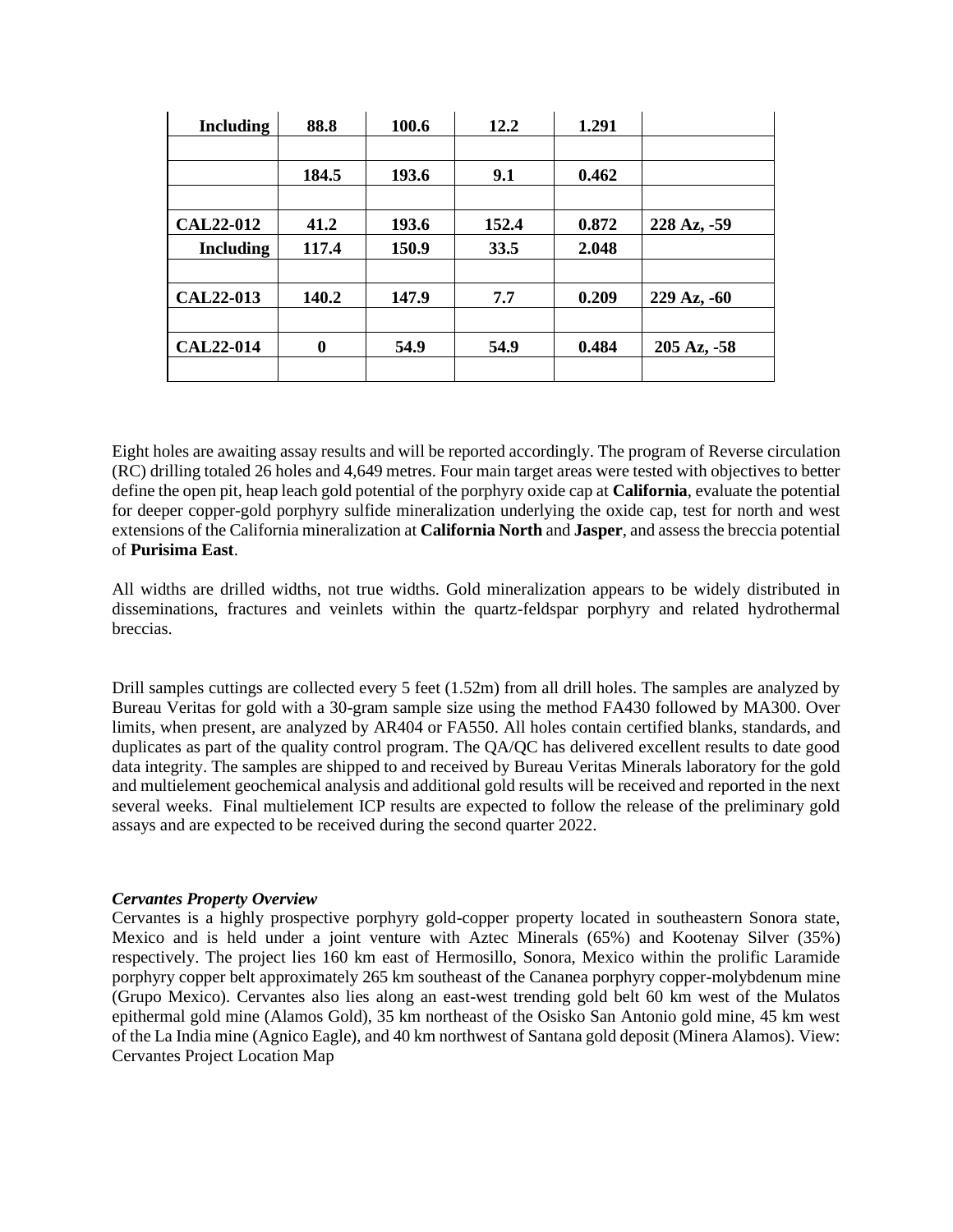Neither the TSX Venture Exchange nor its Regulation Services Provider (as that term is defined in policies of the TSX Venture Exchange) accepts responsibility for the adequacy or accuracy of this release.

#### *Qualified Persons*

The Kootenay technical information in this news release has been prepared in accordance with the Canadian regulatory requirements set out in National Instrument 43-101 (Standards of Disclosure for Mineral Projects) and reviewed and approved on behalf of Kootenay by James McDonald, P.Geo, President, CEO & Director for Kootenay, a Qualified Person.

### **About Kootenay Silver Inc.**

*Kootenay Silver Inc. is an exploration company actively engaged in the discovery and development of mineral projects in the Sierra Madre Region of Mexico. Supported by one of the largest junior portfolios of silver assets in Mexico, Kootenay continues to provide its shareholders with significant leverage to silver prices. The Company remains focused on the expansion of its current silver resources, new discoveries and the near-term economic development of its priority silver projects located in prolific mining districts in Chihuahua, State and Sonora, State , Mexico, respectively.*

#### **For additional information, please contact:**

**James McDonald, CEO and President** at 403-880-6016 **Ken Berry, Chairman** at 604-601-5652; 1-888-601-5650 *or visit:* [www.kootenaysilver.com](http://www.kootenaysilver.com/)

#### *CAUTIONARY NOTE REGARDING FORWARD-LOOKING STATEMENTS:*

*The information in this news release has been prepared as at April 12, 2022. Certain statements in this news release, referred to herein as "forward-looking statements", constitute "forward-looking statements" under the provisions of Canadian provincial securities laws. These statements can be identified by the use of words such as "expected", "may", "will" or similar terms.*

*Forward-looking statements are necessarily based upon a number of factors and assumptions that, while considered reasonable by Kootenay as of the date of such statements, are inherently subject to significant business, economic and competitive uncertainties and contingencies. Many factors, known and unknown, could cause actual results to be materially different from those expressed or implied by such forwardlooking statements. Readers are cautioned not to place undue reliance on these forward-looking statements, which speak only as of the date made. Except as otherwise required by law, Kootenay expressly disclaims any obligation or undertaking to release publicly any updates or revisions to any such statements to reflect any change in Kootenay 's expectations or any change in events, conditions or circumstances on which any such statement is based.*

*Cautionary Note to US Investors: This news release may contain information about adjacent properties on which we have no right to explore or mine. We advise U.S. investors that the SEC's mining guidelines strictly prohibit information of this type in documents filed with the SEC. U.S. investors are cautioned that mineral deposits on adjacent properties are not indicative of mineral deposits on our properties. This news release may contain forward-looking statements including but not limited to comments regarding the timing and content of upcoming work programs, geological interpretations, receipt of property titles, potential mineral recovery processes, etc. Forward-looking statements address future events and conditions and therefore involve inherent risks and uncertainties. Actual results may differ materially from those currently anticipated in such statements.*